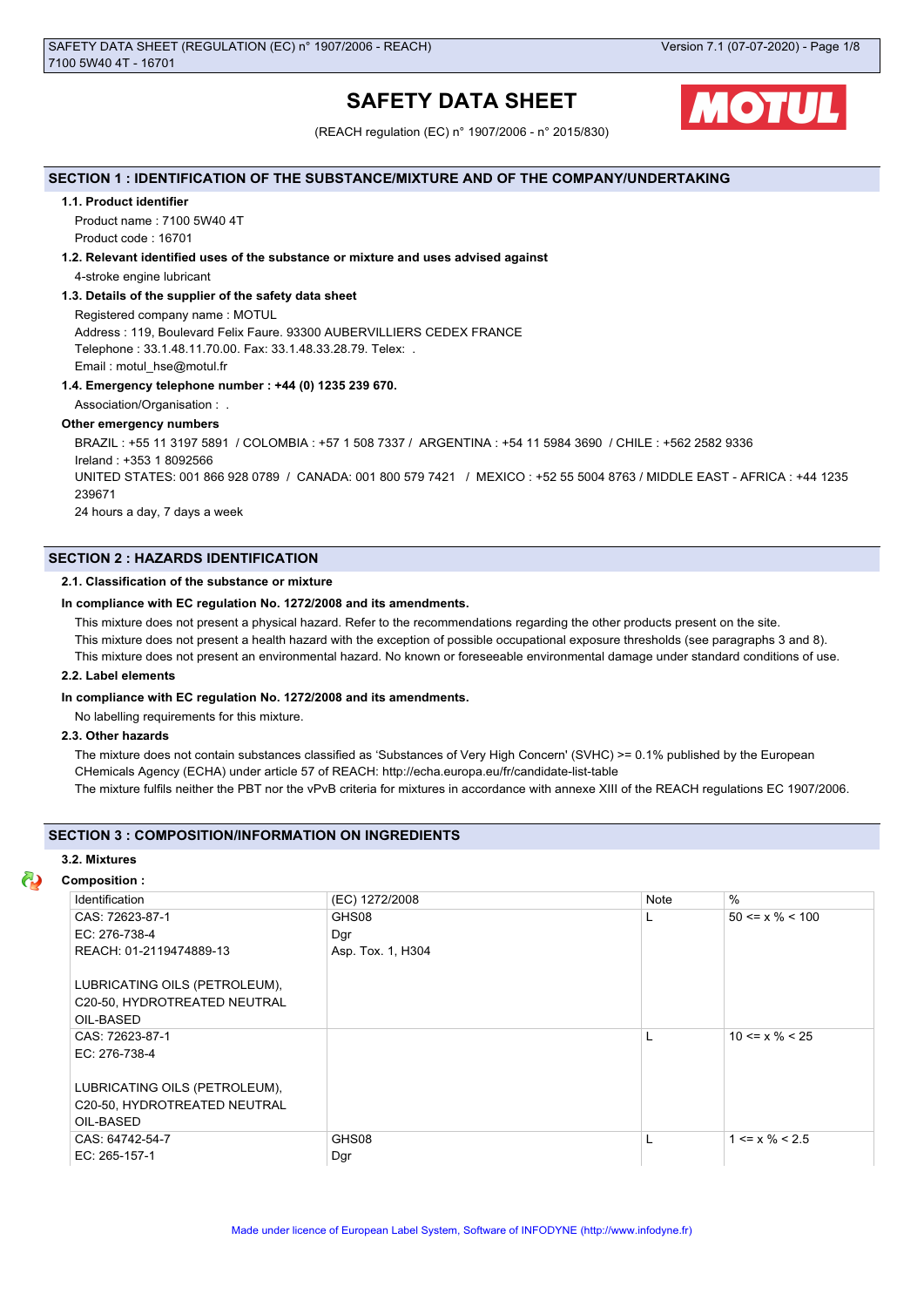| REACH: 01-2119484627-25                                   | Asp. Tox. 1, H304 |                               |
|-----------------------------------------------------------|-------------------|-------------------------------|
| DISTILLATES (PETROLEUM),<br>HYDROTREATED HEAVY PARAFFINIC |                   |                               |
| CAS: 64742-55-8                                           | GHS08             | $1 \le x \frac{9}{6} \le 2.5$ |
| EC: 265-158-7                                             | Dar               |                               |
| REACH: 01-21194870777-29                                  | Asp. Tox. 1, H304 |                               |
|                                                           |                   |                               |
| DISTILLATES (PETROLEUM),                                  |                   |                               |
| <b>HYDROTREATED LIGHT PARAFFINIC</b>                      |                   |                               |
| (Full text of H-phrases: see section 16)                  |                   |                               |

### **Information on ingredients :**

Note L: The carcinogen classification does not apply because the substance contains less than 3 % w/w of dimethyl sulphoxide (DMSO) measured using the IP 346 method.

### **SECTION 4 : FIRST AID MEASURES**

As a general rule, in case of doubt or if symptoms persist, always call a doctor.

NEVER induce swallowing by an unconscious person.

## **4.1. Description of first aid measures**

### **In the event of exposure by inhalation :**

Remove the victim to fresh air. If the symptoms persist, call a physician.

### **In the event of splashes or contact with eyes :**

Wash immediately and abundantly with water, including under the eyelids.

### **In the event of splashes or contact with skin :**

Immediately remove all soiled clothing.

Wash immediately and abundantly with soap and water.

### **In the event of swallowing :**

Seek medical attention, showing the label.

### **4.2. Most important symptoms and effects, both acute and delayed**

No data available.

### **4.3. Indication of any immediate medical attention and special treatment needed**

No data available.

### **SECTION 5 : FIREFIGHTING MEASURES**

Non-flammable.

### **5.1. Extinguishing media**

### **Suitable methods of extinction**

Dry agent, foam, carbon dioxide.

### **Unsuitable methods of extinction**

High volume water jet

### **5.2. Special hazards arising from the substance or mixture**

A fire will often produce a thick black smoke. Exposure to decomposition products may be hazardous to health.

Do not breathe in smoke.

In the event of a fire, the following may be formed :

- carbon monoxide (CO)
- carbon dioxide (CO2)

### **5.3. Advice for firefighters**

No data available.

### **SECTION 6 : ACCIDENTAL RELEASE MEASURES**

### **6.1. Personal precautions, protective equipment and emergency procedures**

Consult the safety measures listed under headings 7 and 8. Spilled product may make surfaces slippery.

### **For first aid worker**

First aid workers will be equipped with suitable personal protective equipment (See section 8).

### **6.2. Environmental precautions**

Contain and control the leaks or spills with non-combustible absorbent materials such as sand, earth, vermiculite, diatomaceous earth in drums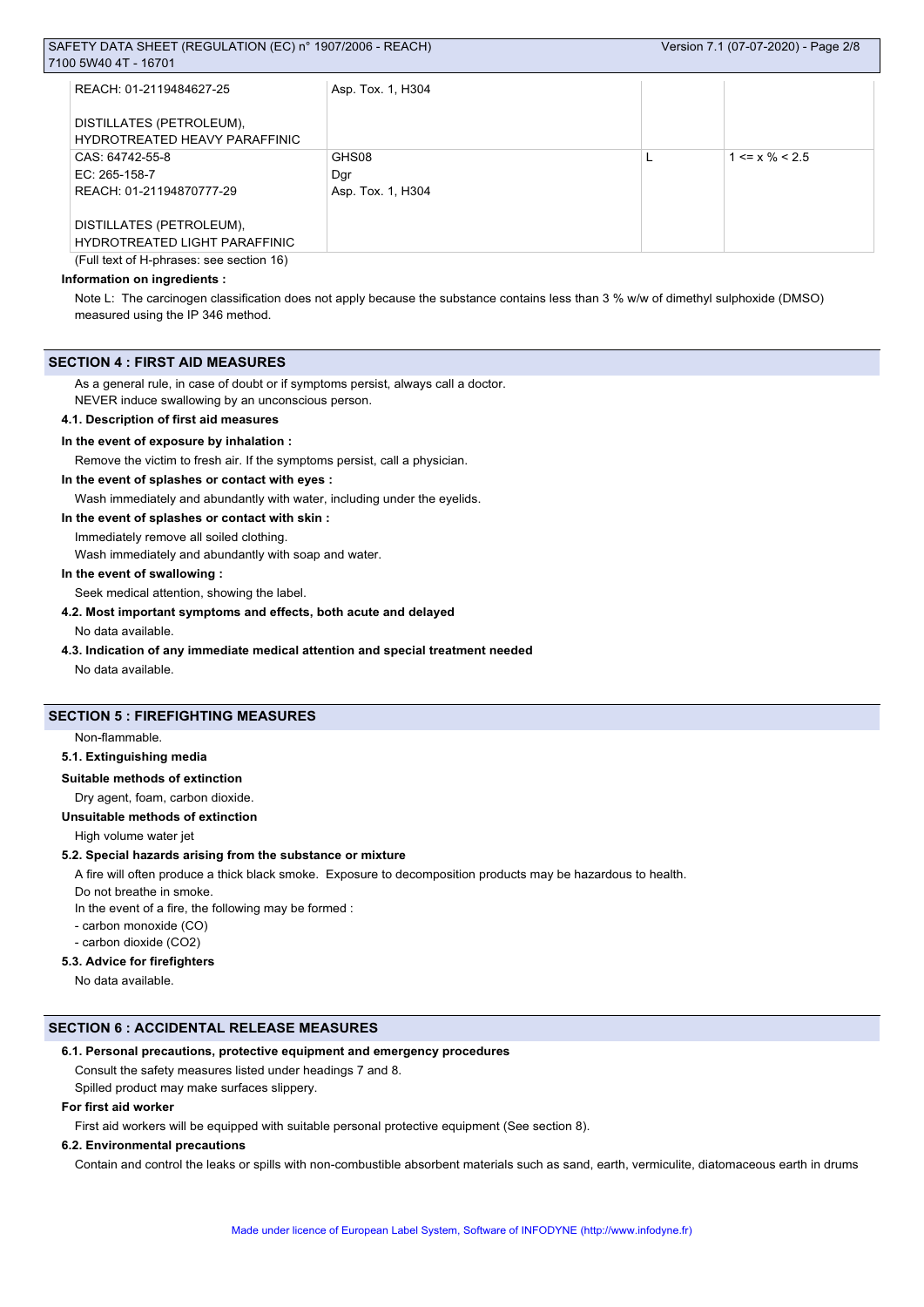for waste disposal. Prevent any material from entering drains or waterways.

**6.3. Methods and material for containment and cleaning up**

Clean preferably with a detergent, do not use solvents.

### **6.4. Reference to other sections**

No data available.

### **SECTION 7 : HANDLING AND STORAGE**

Requirements relating to storage premises apply to all facilities where the mixture is handled.

### **7.1. Precautions for safe handling**

Always wash hands after handling.

Avoid contact with eyes.

No special precaution apart from the observance of hygiene rules

### **Fire prevention :**

Prevent access by unauthorised personnel.

Take precautionary measures against static discharges by bonding and grounding equipment.

No smoking.

### **Recommended equipment and procedures :**

For personal protection, see section 8.

Observe precautions stated on label and also industrial safety regulations.

Ensure good ventilation at the workplace

### **Prohibited equipment and procedures :**

No smoking, eating or drinking in areas where the mixture is used.

Do not breathe fumes, vapour, spray.

### **7.2. Conditions for safe storage, including any incompatibilities**

Store between 5°C and 40°C in a dry, well ventilated place.

Only use hydrocarbon-resistant containers, joints and pipes.

### **Storage**

Keep out of reach of children.

### **Packaging**

Always keep in packaging made of an identical material to the original.

### **7.3. Specific end use(s)**

No data available.

### **SECTION 8 : EXPOSURE CONTROLS/PERSONAL PROTECTION**

### **8.1. Control parameters**

No data available.

### **Derived no effect level (DNEL) or derived minimum effect level (DMEL):**

LUBRICATING OILS (PETROLEUM), C20-50, HYDROTREATED NEUTRAL OIL-BASED (CAS: 72623-87-1)

Exposure method: **Inhalation** 

**Final use: Workers.** Potential health effects: <br>
Long term local effects. DNEL : 5.4 mg de substance/m3

Exposure method: **Inhalation** Potential health effects: <br>
Long term local effects. DNEL : 1.2 mg de substance/m3

### **Final use: Consumers.**

### **8.2. Exposure controls**

### **Appropriate engineering controls**

Ensure adequate ventilation, if possible with extractor fans at work posts and appropriate general extraction. Personnel shall wear regularly laundered overalls.

### **Personal protection measures, such as personal protective equipment**

Use personal protective equipment that is clean and has been properly maintained.

Store personal protective equipment in a clean place, away from the work area.

Never eat, drink or smoke during use. Remove and wash contaminated clothing before re-using. Ensure that there is adequate ventilation, especially in confined areas.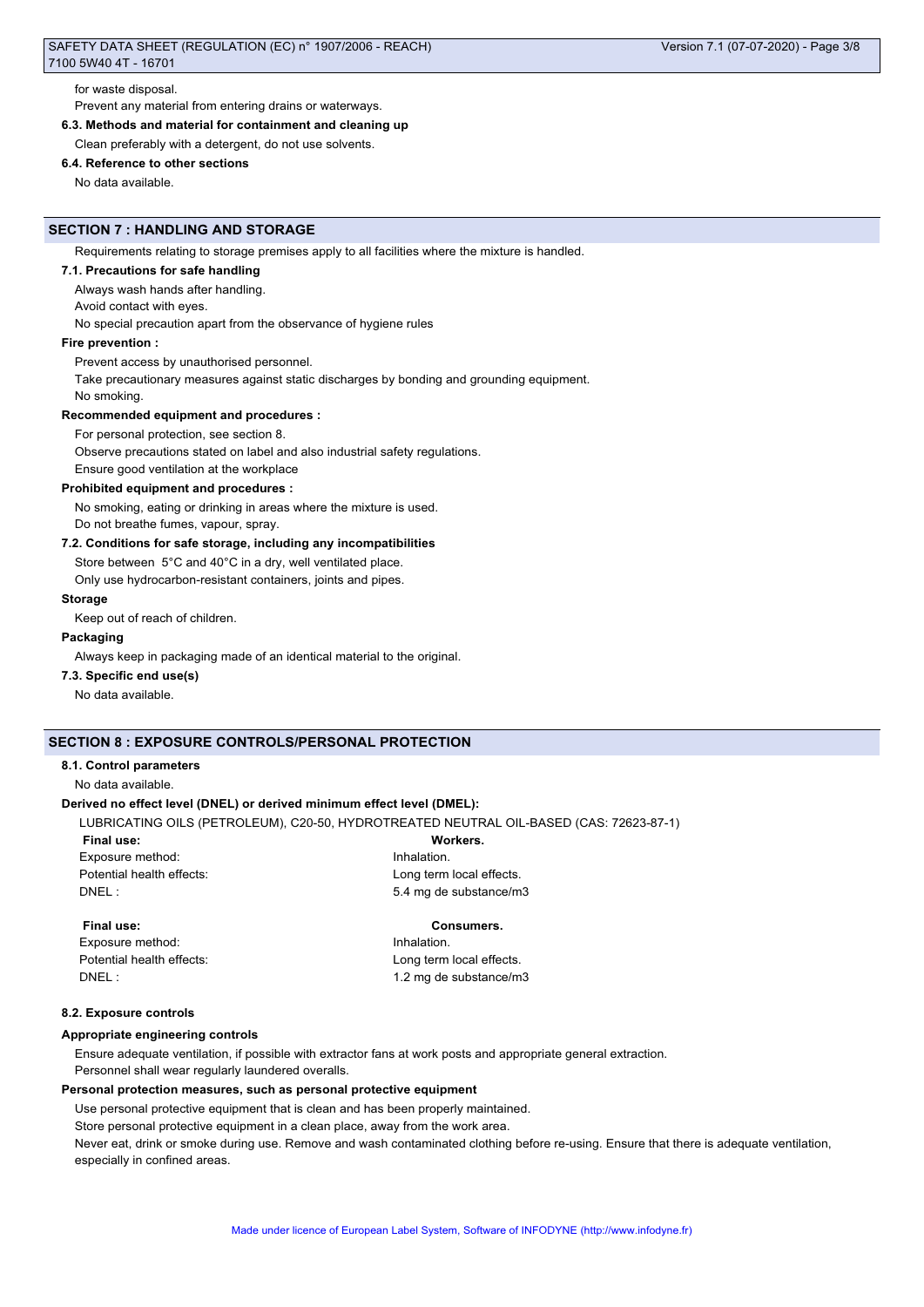### **- Eye / face protection**

Avoid contact with eyes.

Use eye protectors designed to protect against liquid splashes

Before handling, wear safety goggles in accordance with standard EN166.

### **- Hand protection**

Wear suitable protective gloves in the event of prolonged or repeated skin contact.

Type of gloves recommended :

- Nitrile rubber (butadiene-acrylonitrile copolymer rubber (NBR))

| Glove         | $0.38$ mm |
|---------------|-----------|
| thickness:    |           |
| Break-through | $>480$ mn |
| time:         |           |

Recommended properties :

- Impervious gloves in accordance with standard EN ISO 374-2

### **- Body protection**

Work clothing worn by personnel shall be laundered regularly.

After contact with the product, all parts of the body that have been soiled must be washed.

### **- Respiratory protection**

Breathing apparatus only when aerosol or spray are formed.

## **SECTION 9 : PHYSICAL AND CHEMICAL PROPERTIES**

### **9.1. Information on basic physical and chemical properties**

### **General information :**

| Physical state:                                        | Fluid liquid.                             |
|--------------------------------------------------------|-------------------------------------------|
| Color:                                                 | red                                       |
| Important health, safety and environmental information |                                           |
| pH:                                                    | Not relevant.                             |
| Flash Point Interval:                                  | $FP > 100^{\circ}C$ .                     |
| Vapour pressure (50°C):                                | Not relevant.                             |
| Density:                                               | < 1                                       |
| Water solubility:                                      | Insoluble.                                |
| Viscosity:                                             | 79.4 mm <sup>2</sup> /s à 40 $^{\circ}$ C |

### **9.2. Other information**

No data available.

### **SECTION 10 : STABILITY AND REACTIVITY**

### **10.1. Reactivity**

No data available.

### **10.2. Chemical stability**

This mixture is stable under the recommended handling and storage conditions in section 7.

### **10.3. Possibility of hazardous reactions**

No data available.

### **10.4. Conditions to avoid**

Keep away from heat and from sources of ignition Take precautionary measures against static discharges.

### **10.5. Incompatible materials**

Strong oxidants

Acids

### **10.6. Hazardous decomposition products**

The thermal decomposition may release/form :

- carbon monoxide (CO)

- carbon dioxide (CO2)

### **SECTION 11 : TOXICOLOGICAL INFORMATION**

### **11.1. Information on toxicological effects**

No data available.

**11.1.1. Substances**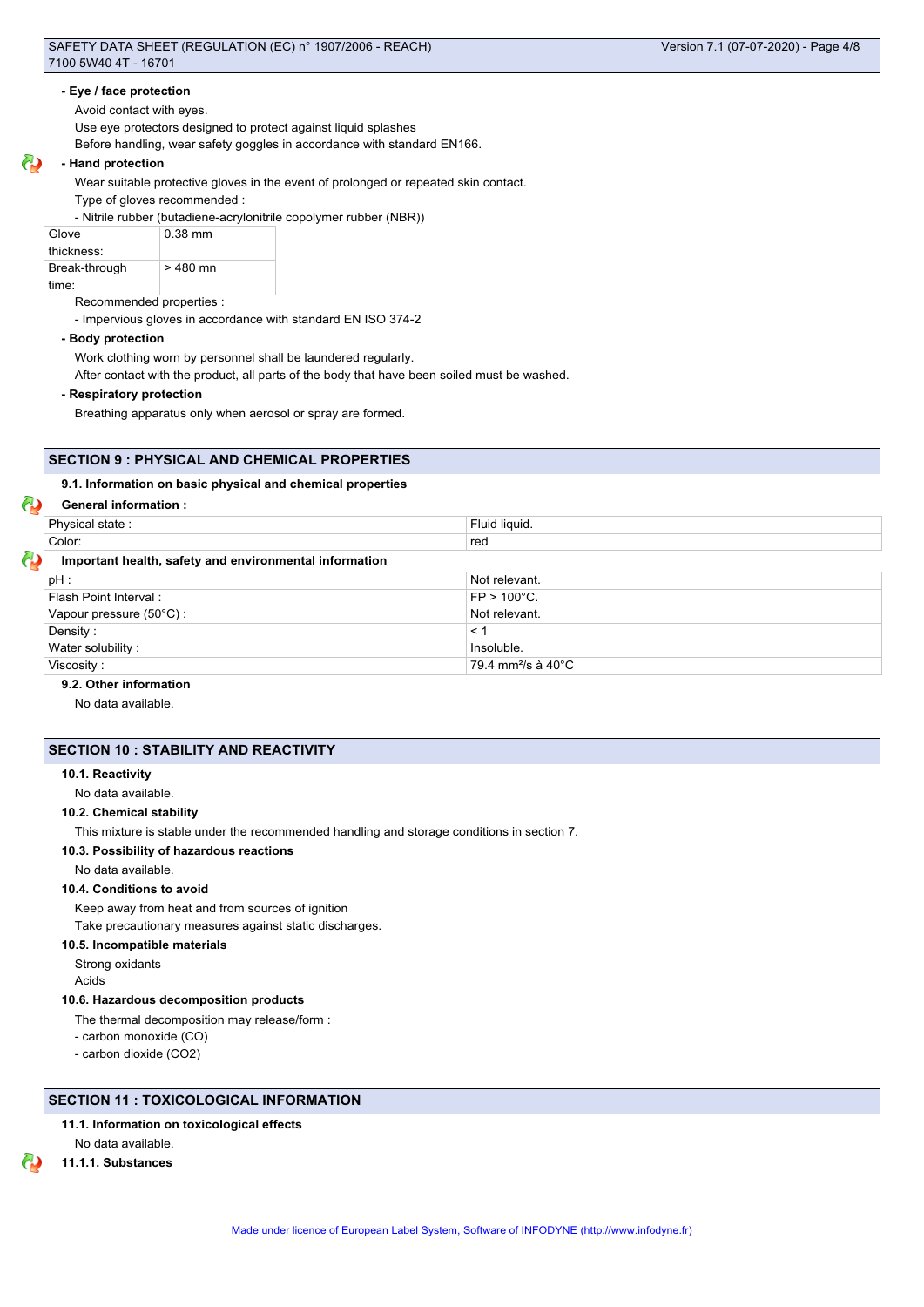|                                                               | DISTILLATES (PETROLEUM), HYDROTREATED LIGHT PARAFFINIC (CAS: 64742-55-8) |
|---------------------------------------------------------------|--------------------------------------------------------------------------|
| Oral route:                                                   | $LD50 > 5000$ mg/kg                                                      |
|                                                               | Species: Rat                                                             |
|                                                               | OCDE Ligne directrice 420 (Toxicité orale aiguë - Méthode de la dose     |
|                                                               | prédéterminée)                                                           |
| Dermal route:                                                 | $LD50 > 5000$ mg/kg                                                      |
|                                                               | Species : Rabbit                                                         |
|                                                               | OCDE Ligne directrice 402 (Toxicité aiguë par voie cutanée)              |
| Inhalation route (Dusts/mist):                                | $LC50 \ge 5$ mg/l                                                        |
|                                                               | Species: Rat                                                             |
|                                                               | OCDE Ligne directrice 403 (Toxicité aiguë par inhalation)                |
|                                                               | Duration of exposure: 4 h                                                |
|                                                               | DISTILLATES (PETROLEUM), HYDROTREATED HEAVY PARAFFINIC (CAS: 64742-54-7) |
| Oral route:                                                   | LD50 > 5000 mg/kg                                                        |
|                                                               | Species: Rat                                                             |
|                                                               | OCDE Ligne directrice 401 (Toxicité aiguë par voie orale)                |
| Dermal route:                                                 | LD50 > 5000 mg/kg                                                        |
|                                                               | Species: Rabbit                                                          |
|                                                               | OCDE Ligne directrice 402 (Toxicité aiguë par voie cutanée)              |
| Inhalation route (n/a) :                                      | $LC50 > 5.53$ mg/l                                                       |
|                                                               | OCDE Ligne directrice 403 (Toxicité aiguë par inhalation)                |
| Specific target organ systemic toxicity - repeated exposure : |                                                                          |
|                                                               | DISTILLATES (PETROLEUM), HYDROTREATED HEAVY PARAFFINIC (CAS: 64742-54-7) |
| Oral route:                                                   | $C = 125$ mg/kg poids corporel/jour                                      |
|                                                               | Species: Rat                                                             |
|                                                               | Duration of exposure: 90 jours                                           |

jours)

Dermal route : C = 30 mg/kg poids corporel/jour Species : Rat Duration of exposure : 90 jours OCDE Ligne directrice 411 (Toxicité cutanée subchronique: 90 jours)

OCDE Ligne directrice 408 (Toxicité orale à doses répétées - rongeurs: 90

### **11.1.2. Mixture**

### **Skin corrosion/skin irritation :**

Repeated or prolonged contact with the preparation may cause removal of natural fat from the skin resulting in non allergic contact dermatitis and absorption through the skin.

### **Serious damage to eyes/eye irritation :**

Mild eye irritation

## **Aspiration hazard :**

"Inhalation of vapours may cause irritation of the respiratory system in very susceptible persons." May cause lung damage if swallowed

### **Monograph(s) from the IARC (International Agency for Research on Cancer) :**

CAS 140-11-4 : IARC Group 3 : The agent is not classifiable as to its carcinogenicity to humans.

### **SECTION 12 : ECOLOGICAL INFORMATION**

### **12.1. Toxicity**

### ω **12.1.1. Substances**

DISTILLATES (PETROLEUM), HYDROTREATED LIGHT PARAFFINIC (CAS: 64742-55-8) Fish toxicity : LC50 > 100 mg/l Species : Oncorhynchus mykiss

Duration of exposure : 96 h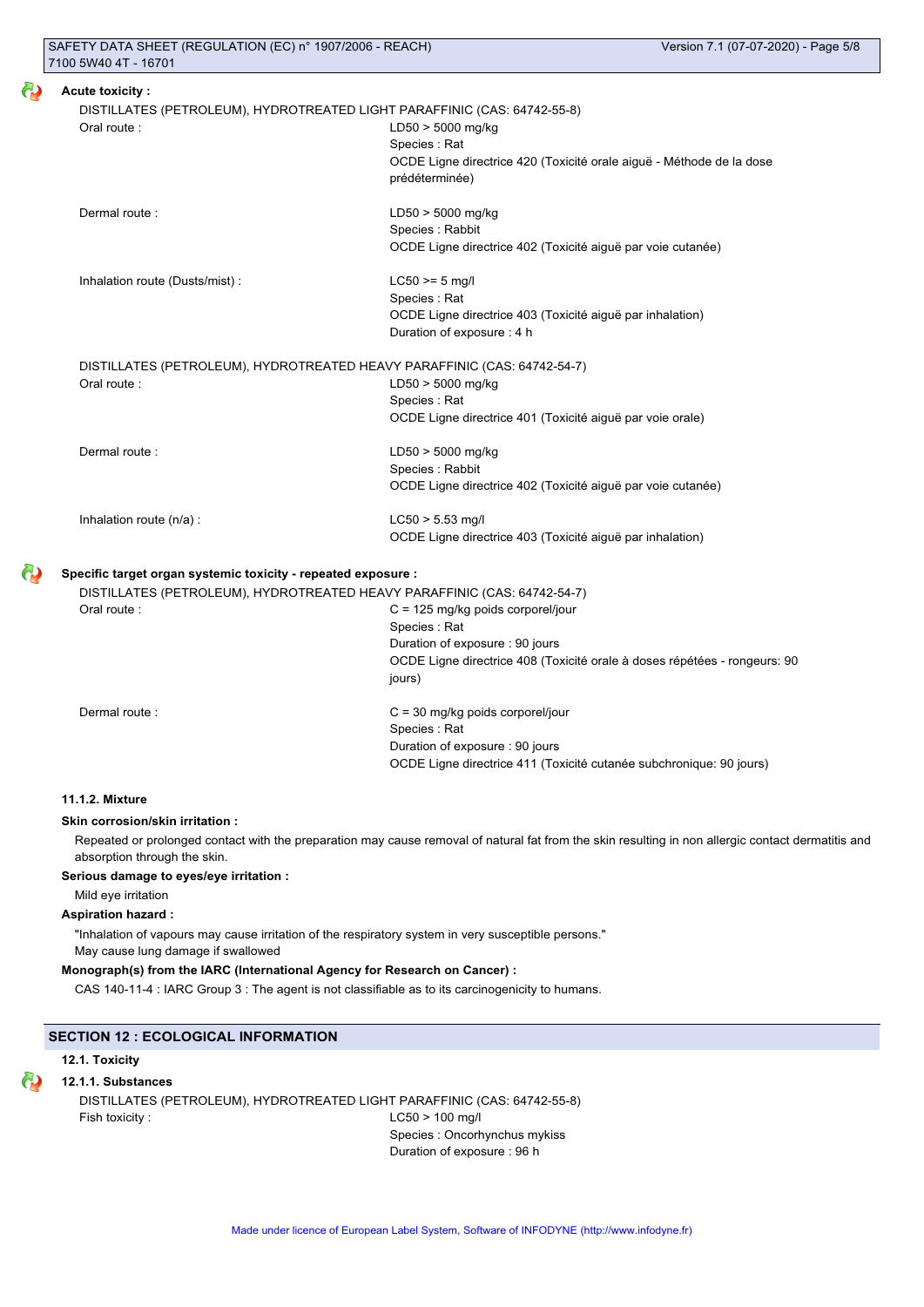|                                                                                        | OCDE Ligne directrice 203 (Poisson, essai de toxicité aiguë)                                             |
|----------------------------------------------------------------------------------------|----------------------------------------------------------------------------------------------------------|
| Crustacean toxicity:                                                                   | EC50 > 10000 mg/l                                                                                        |
|                                                                                        | Species : Daphnia magna                                                                                  |
|                                                                                        | Duration of exposure : 48 h                                                                              |
|                                                                                        | OCDE Ligne directrice 202 (Daphnia sp., essai d'immobilisation immédiate)                                |
| Algae toxicity:                                                                        | ECr50 > 100 mg/l                                                                                         |
|                                                                                        | Species : Pseudokirchnerella subcapitata                                                                 |
|                                                                                        | Duration of exposure : 72 h                                                                              |
|                                                                                        | OCDE Ligne directrice 201 (Algues, Essai d'inhibition de la croissance)                                  |
| DISTILLATES (PETROLEUM), HYDROTREATED HEAVY PARAFFINIC (CAS: 64742-54-7)               |                                                                                                          |
| Fish toxicity:                                                                         | $LC50 > 100$ mg/l                                                                                        |
|                                                                                        | Species : Pimephales promelas                                                                            |
|                                                                                        | Duration of exposure : 96 h                                                                              |
|                                                                                        | $NOEC = 1000$ mg/l                                                                                       |
|                                                                                        | Species : Oncorhynchus mykiss                                                                            |
|                                                                                        | Duration of exposure : 14 jours                                                                          |
| Crustacean toxicity:                                                                   | EC50 > 10000 mg/l                                                                                        |
|                                                                                        | Species : Daphnia magna                                                                                  |
|                                                                                        | Duration of exposure : 48 h                                                                              |
|                                                                                        | $NOEC = 10$ mg/l                                                                                         |
|                                                                                        | Species : Daphnia magna                                                                                  |
|                                                                                        | Duration of exposure : 21 jours                                                                          |
| Algae toxicity:                                                                        | $NOEC \ge 100$ mg/l                                                                                      |
|                                                                                        | Species : Pseudokirchnerella subcapitata                                                                 |
|                                                                                        | Duration of exposure : 72 h                                                                              |
| 12.1.2. Mixtures                                                                       |                                                                                                          |
| 12.2. Persistence and degradability                                                    |                                                                                                          |
| 12.2.1. Substances                                                                     |                                                                                                          |
| DISTILLATES (PETROLEUM), HYDROTREATED LIGHT PARAFFINIC (CAS: 64742-55-8)               |                                                                                                          |
| Biodegradability:                                                                      | no degradability data is available, the substance is considered as not                                   |
|                                                                                        | degrading quickly.                                                                                       |
| DISTILLATES (PETROLEUM), HYDROTREATED HEAVY PARAFFINIC (CAS: 64742-54-7)               |                                                                                                          |
| Biodegradability:                                                                      | Non-rapidly degradable.                                                                                  |
| 12.2.2. Mixtures                                                                       |                                                                                                          |
|                                                                                        | no degradability data is available, the substance is considered as not                                   |
| Biodegradability:                                                                      | degrading quickly.                                                                                       |
| 12.3. Bioaccumulative potential                                                        |                                                                                                          |
| No data available.                                                                     |                                                                                                          |
| 12.4. Mobility in soil                                                                 |                                                                                                          |
| Not very mobile in soil.                                                               |                                                                                                          |
| The product is insoluble in water and will spread on the surface                       |                                                                                                          |
| 12.5. Results of PBT and vPvB assessment                                               |                                                                                                          |
| No data available.                                                                     |                                                                                                          |
| 12.6. Other adverse effects                                                            |                                                                                                          |
| Do not dispose of the product in the natural environment, effluents or surface waters. |                                                                                                          |
|                                                                                        | German regulations concerning the classification of hazards for water (WGK, AwSV vom 18/04/2017, KBws) : |
| WGK 1 : Slightly hazardous for water.                                                  |                                                                                                          |
|                                                                                        |                                                                                                          |

## **SECTION 13 : DISPOSAL CONSIDERATIONS**

333

ල

Proper waste management of the mixture and/or its container must be determined in accordance with Directive 2008/98/EC.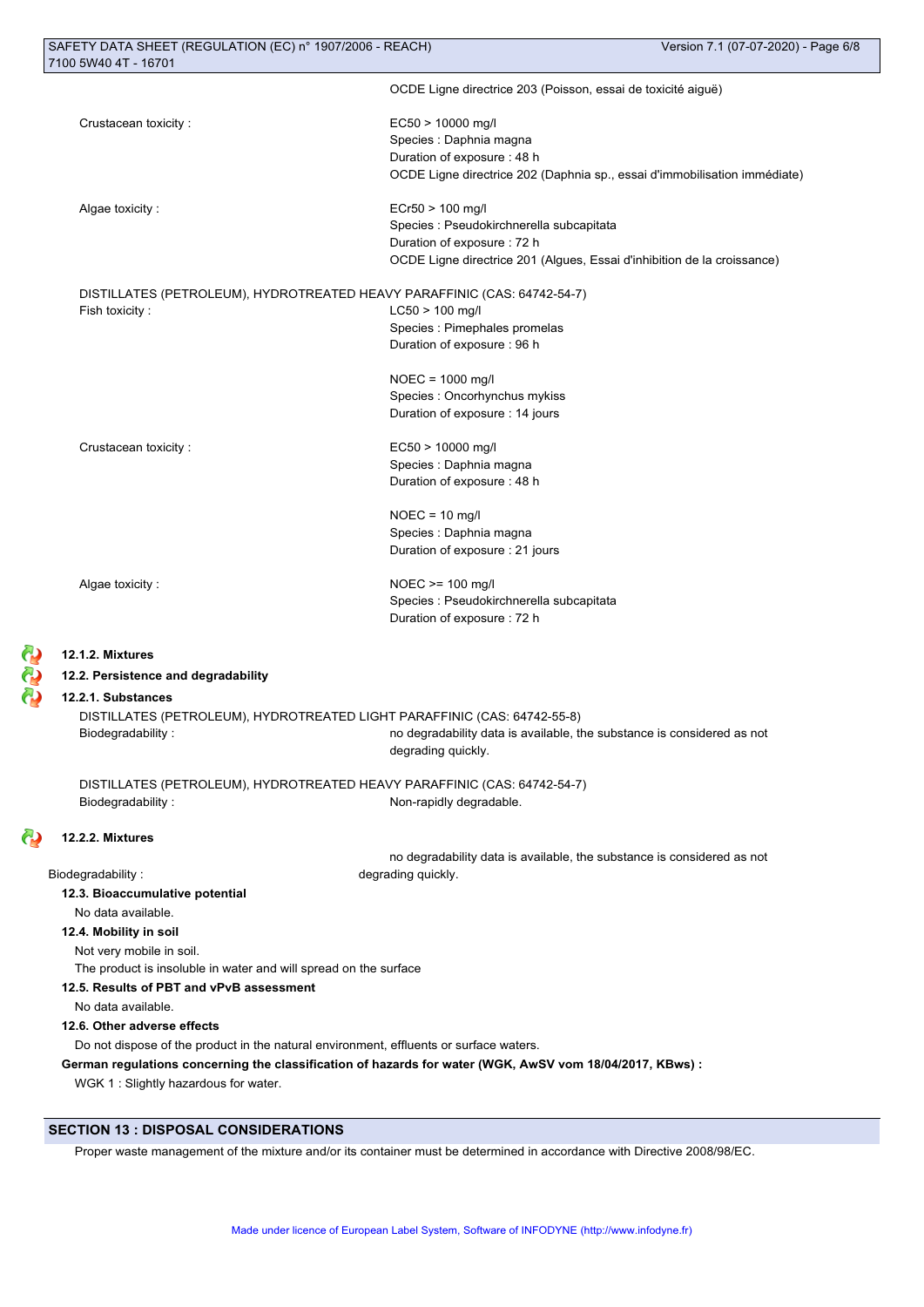### **13.1. Waste treatment methods**

Do not pour into drains or waterways.

### **Waste :**

Waste management is carried out without endangering human health, without harming the environment and, in particular without risk to water, air, soil, plants or animals.

Recycle or dispose of waste in compliance with current legislation, preferably via a certified collector or company.

Do not contaminate the ground or water with waste, do not dispose of waste into the environment.

### **Soiled packaging :**

Empty container completely. Keep label(s) on container. Give to a certified disposal contractor.

### **SECTION 14 : TRANSPORT INFORMATION**

Exempt from transport classification and labelling.

**14.1. UN number**

-

-

-

-

-

-

- **14.2. UN proper shipping name**
- **14.3. Transport hazard class(es)**
- **14.4. Packing group**
- **14.5. Environmental hazards**

**14.6. Special precautions for user**

### **SECTION 15 : REGULATORY INFORMATION**

**15.1. Safety, health and environmental regulations/legislation specific for the substance or mixture**

### **- Classification and labelling information included in section 2:**

- The following regulations have been used:
- EU Regulation No. 1272/2008 amended by EU Regulation No. 2020/217 (ATP 14)
- **Container information:**

No data available.

- **Particular provisions :**
- No data available.
- **German regulations concerning the classification of hazards for water (WGK, AwSV vom 18/04/2017, KBws) :**
	- WGK 1 : Slightly hazardous for water.
- **Standardised American system for the identification of hazards presented by the product in view of emergency procedures (NFPA 704) :** NFPA 704, Labelling: Health=0 Inflammability=1 Instability/Reactivity=1 Specific Risk=none



### **15.2. Chemical safety assessment**

Product is not classified health and environmental hazard. Exposure scenarios are not required.

### **SECTION 16 : OTHER INFORMATION**

Since the user's working conditions are not known by us, the information supplied on this safety data sheet is based on our current level of knowledge and on national and community regulations.

The mixture must not be used for other uses than those specified in section 1 without having first obtained written handling instructions.